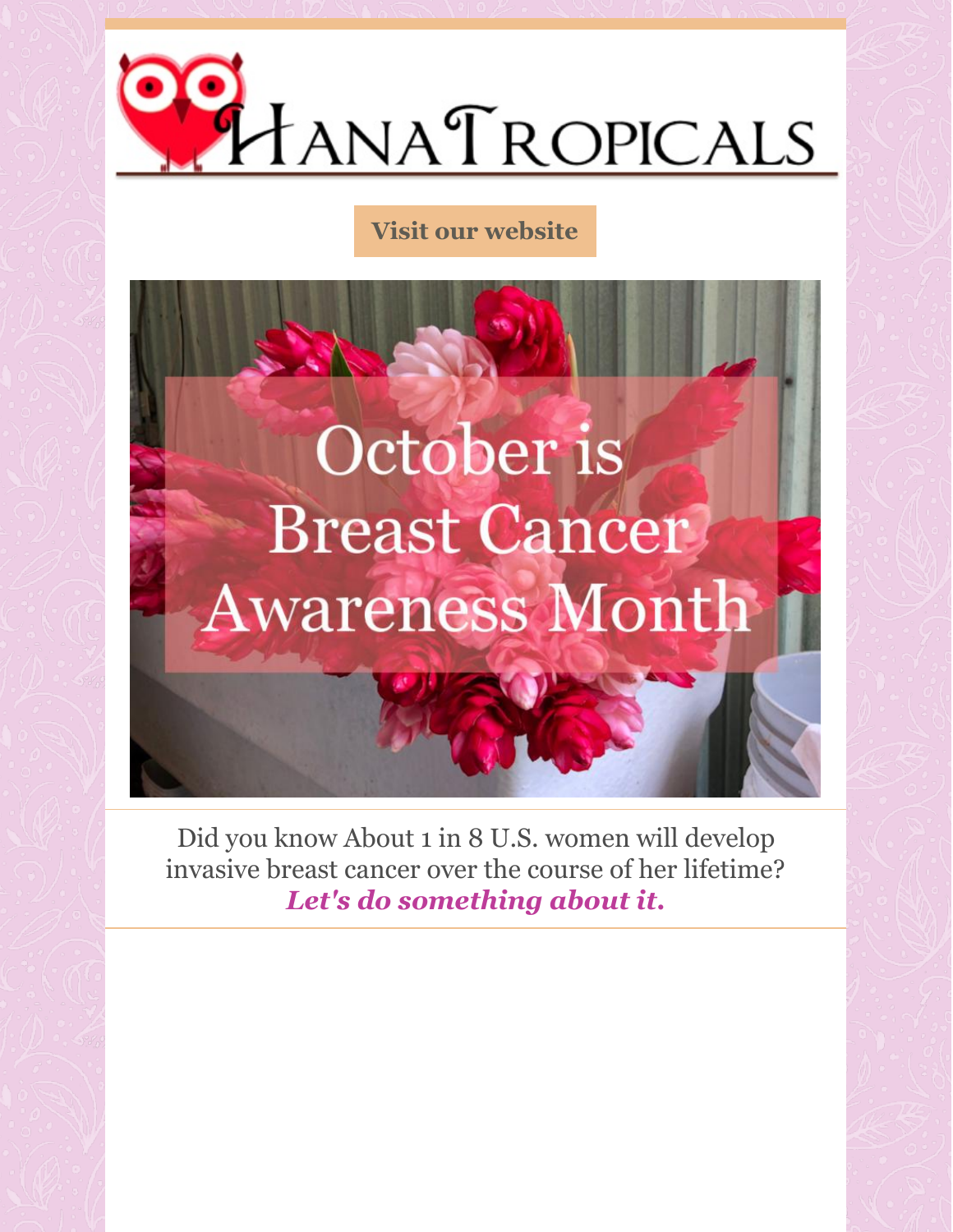# THINK PINK WITH US

**IN HONOR OF BREAST CANCER AWARENESS MONTH.** WE WILL DONATE \$5 OF EVERY THINK PINK ARRANGEMENT TO THE BREAST CANCER RESEARCH FOUNDATION



**[Think](http://www.hanatropicals.com/arrangements) Pink with us**

# **Aloha Week is upon us**



The annual Aloha Festival is coming up! Every year Hana Tropicals donates hundreds of flowers and tons of hours towards the decoration of the events. We adorn the event tents and arrange flowers throughout the week to celebrate the festivities. The week begins on October 6th with a massive parade, where we love showing off our gorgeous flowers atop the infamous yellow jeep. The Hana community coming together to celebrate the spirit of Aloha is something you won't want to miss --- Schedule below!

## **ALOHA WEEK IN HĀNA**

Hawaii's 2018 Festivals of Aloha fittingly culminate with an action-packed agenda in heavenly Hāna--lots of hula and Hawaiian music--all happening at one of the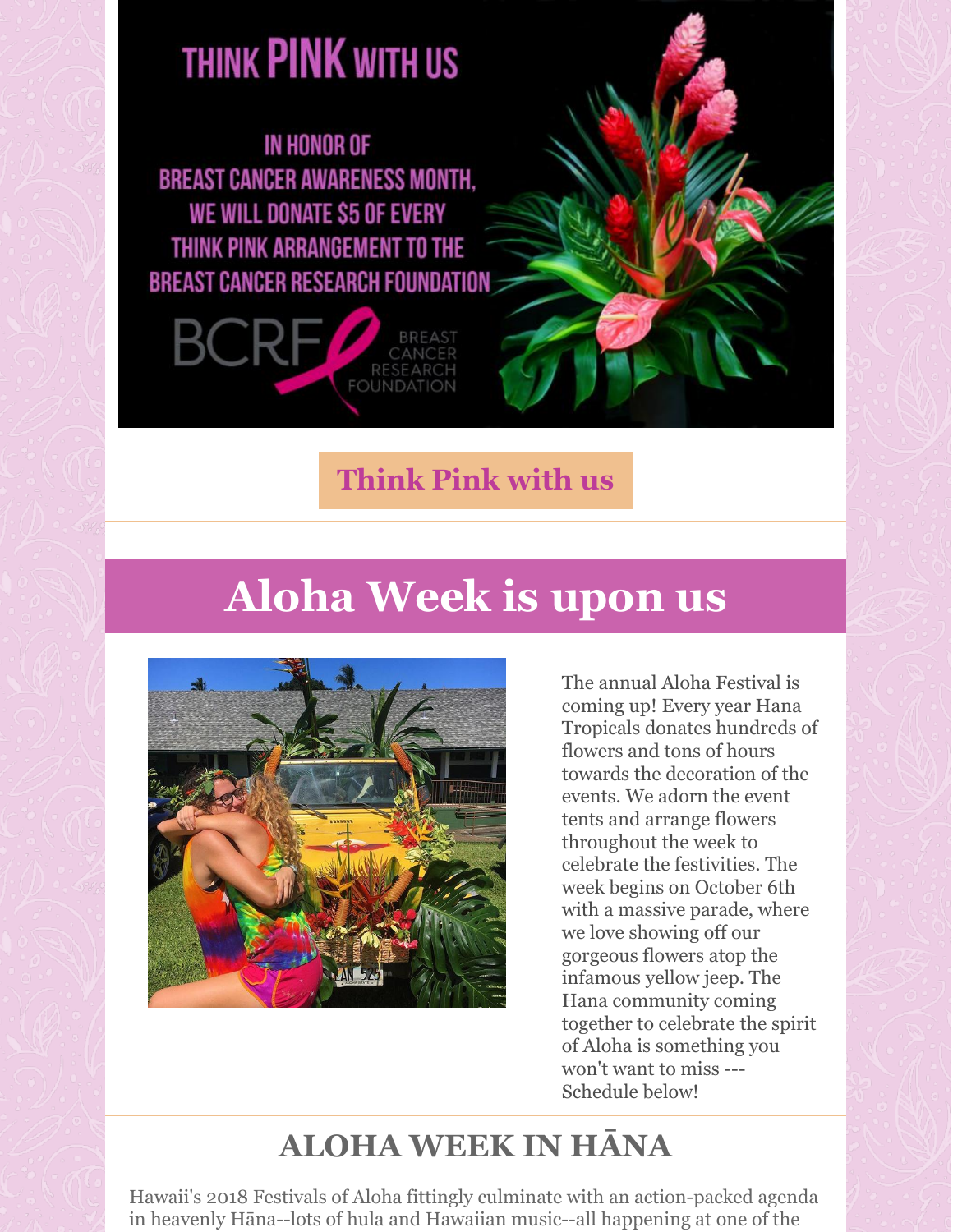most authentic, unspoiled locations in the world. Hāna town comes together through these week-long festivities. Beginning the celebration with a parade through Hāna town, our culture, traditions and love of this land will proudly be on display!

**Oct 6:** Parade and Hāna Celebration **Oct 7:** Shore Line Fishing & Play Day – Hāna Bay **Oct 8:** Lei & Floral Contest – Kahanu Gardens-11am to 3pm. Sports Night – Final – Ball Park **Oct 9:** Kupuna Luncheon – Travaasa Hāna – 11:30 to 2:00 pm Movie In The Park – Hāna Ballpark – Dusk to 10:00 pm **Oct 10:** Hāna Arts' Annual Talent Show – Hāna Bay **Oct 11:** Hāna Dragons Football Home Game – Hāna Ball Park **Oct 12:** Kahanu Gardens – 'Ulu Cook-Off – Hāna Ballpark Hawaiiana Night – Hāna Ballpark – A special evening of Hawaiian culture, arts & crafts, holoku & malo contest, mele and hula

> $\sim$ Full details and schedule **[here](https://www.festivalsofaloha.com/2018-schedule-of-events/)**





## *Employee of the Month*

Claire Murray is the one you have to thank for the incredible tour experience at Hana Tropicals. She not only harvests and sorts flowers all morning, but makes the experience unforgettable when you stop by to visit the farm. Claire's favorite tropical flower is the yellow heliconia and her favorite spot in Hana is the bay at sunset. Let's give it up for Claire!



#### Don't forget about our...

#### **Orchid [Selection](http://hanatropicals.com/orchids-1/)**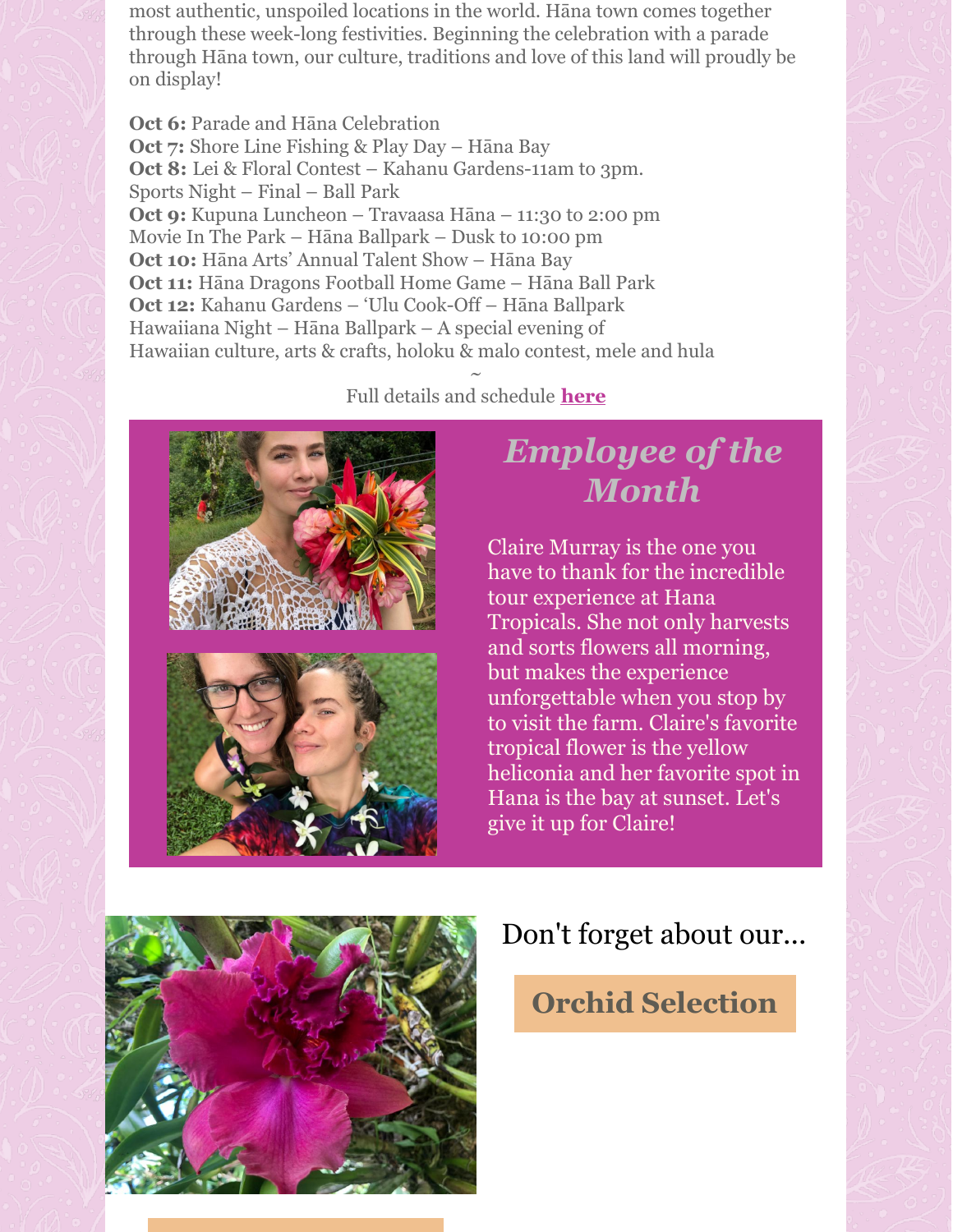#### **[Check](http://hanatropicals.com/hawaiianmailestyletileaf/) out the leis**

Hand-made maile style ti leaf lei

We pick each orchid and green ti leaf with care and weave them together with love just for you.





# **SUPPORT A WORTHY CAUSE**

Want to donate to the Breast Cancer Research Foundation on top of buying the Think Pink? Go for it!

### **[DONATE](https://www.bcrf.org/) NOW**